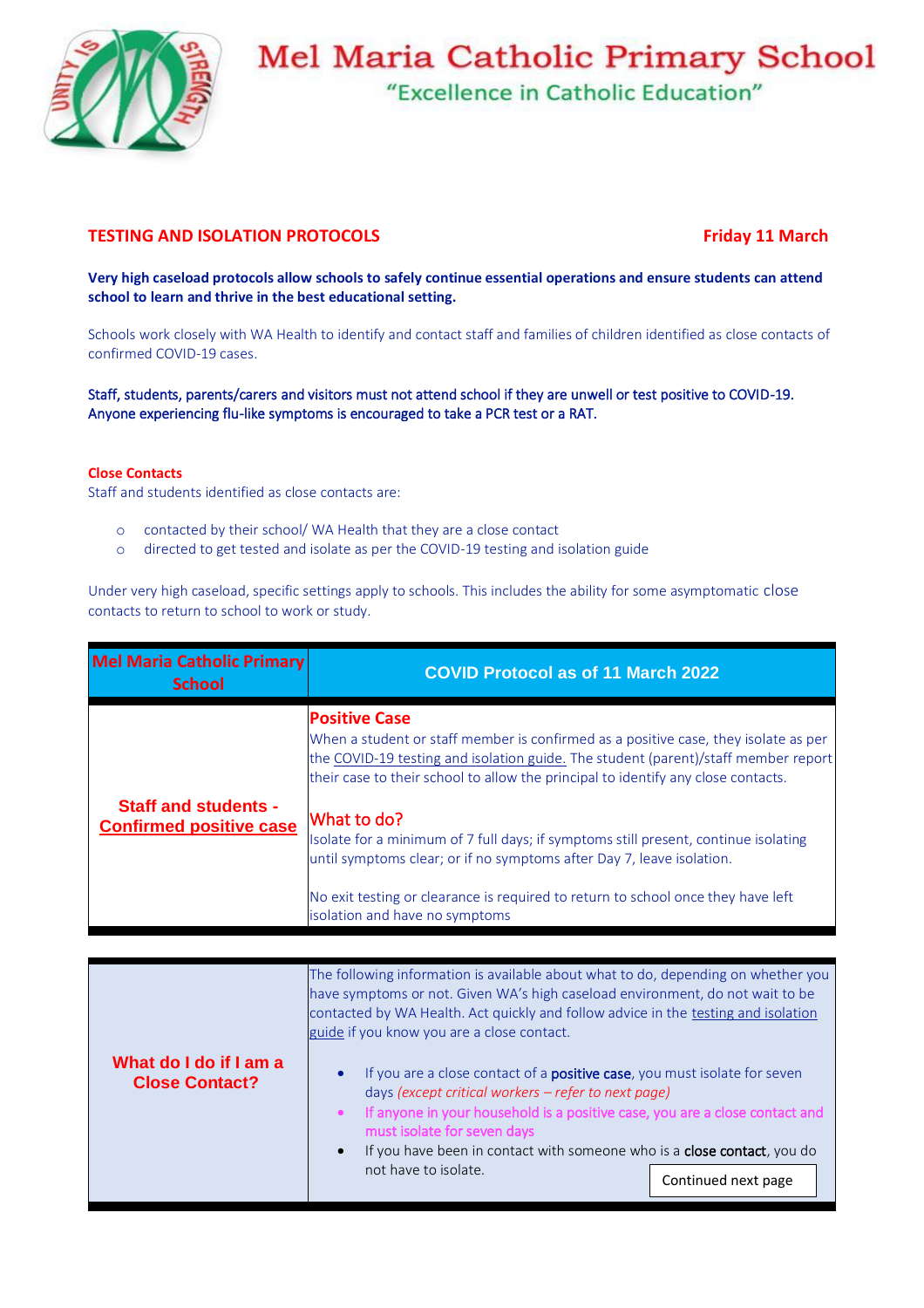| What do I do if I am a<br><b>Close Contact?</b>                           | What are the exceptions?<br>Critical workers<br>Children who attend School (kindergarten to year 12), early childhood<br>$\bullet$<br>education, and childcare<br>Anyone who has recovered from COVID-19 in the past 8 weeks, who does<br>$\bullet$<br>not have symptoms and is not immunocompromised.<br>Close contacts included in the exceptions listed above, must still isolate when not at<br>work or at school, early childhood education, or childcare.<br><b>Schools and Childhood Education</b><br>If you are a parent and:<br>A child or dependent in your household has tested positive for COVID-19,<br>$\bullet$<br>you are a close contact and must isolate<br>A child or dependent in your household is a close contact, you do not need<br>$\bullet$<br>to isolate<br>If you are a student or a child who attends school, and you are:                                                                                                                                                                                                                                                                                                                                                                                                                                                                 |
|---------------------------------------------------------------------------|-------------------------------------------------------------------------------------------------------------------------------------------------------------------------------------------------------------------------------------------------------------------------------------------------------------------------------------------------------------------------------------------------------------------------------------------------------------------------------------------------------------------------------------------------------------------------------------------------------------------------------------------------------------------------------------------------------------------------------------------------------------------------------------------------------------------------------------------------------------------------------------------------------------------------------------------------------------------------------------------------------------------------------------------------------------------------------------------------------------------------------------------------------------------------------------------------------------------------------------------------------------------------------------------------------------------------|
|                                                                           | A close contact and <b>symptomatic</b> , you must isolate<br>$\bullet$<br>A close contact of a <b>positive COVID-19 case</b> who lives with you, you must<br>$\bullet$<br>isolate, regardless of whether you are symptomatic<br>A close contact of a positive COVID-19 case outside the home, you can<br>$\bullet$<br>attend school, as long as you are asymptomatic                                                                                                                                                                                                                                                                                                                                                                                                                                                                                                                                                                                                                                                                                                                                                                                                                                                                                                                                                    |
| <b>Close Contacts</b><br><b>Students can continue to</b><br>attend school | Unless they are a household contact, students identified as close contacts without<br>symptoms (asymptomatic) can continue to:<br>attend school<br>$\bullet$<br>attend before and after school care<br>attend sporting or cultural training, practice, or events at school and held<br>$\bullet$<br>immediately before or after school<br>travel between the student's usual place of residence and their school<br>They must continue to follow other requirements as a close contact, including:<br>a PCR test or a RAT on Day 1, or as soon as possible<br>$\bullet$<br>a PCR test on Day 6 or a RAT on Day 7<br>isolating at all other times until their 7-day isolation has passed.<br>Take a PCR test on Day 6 or a RAT on Day 7:<br>if positive - follow confirmed positive case guideline. All positive<br>RATs must be reported to WA Health via<br>www.healthywa.wa.gov.au/ratregister.<br>if negative $-$ no further action required.<br>When students return to school, principals are not required to confirm any<br>evidence of testing and/or a negative test result.<br>These arrangements don't apply if the student is a household close contact (for<br>example, their family member is confirmed positive). If this is the case, they may<br>not attend school and must isolate at home for 7 days. |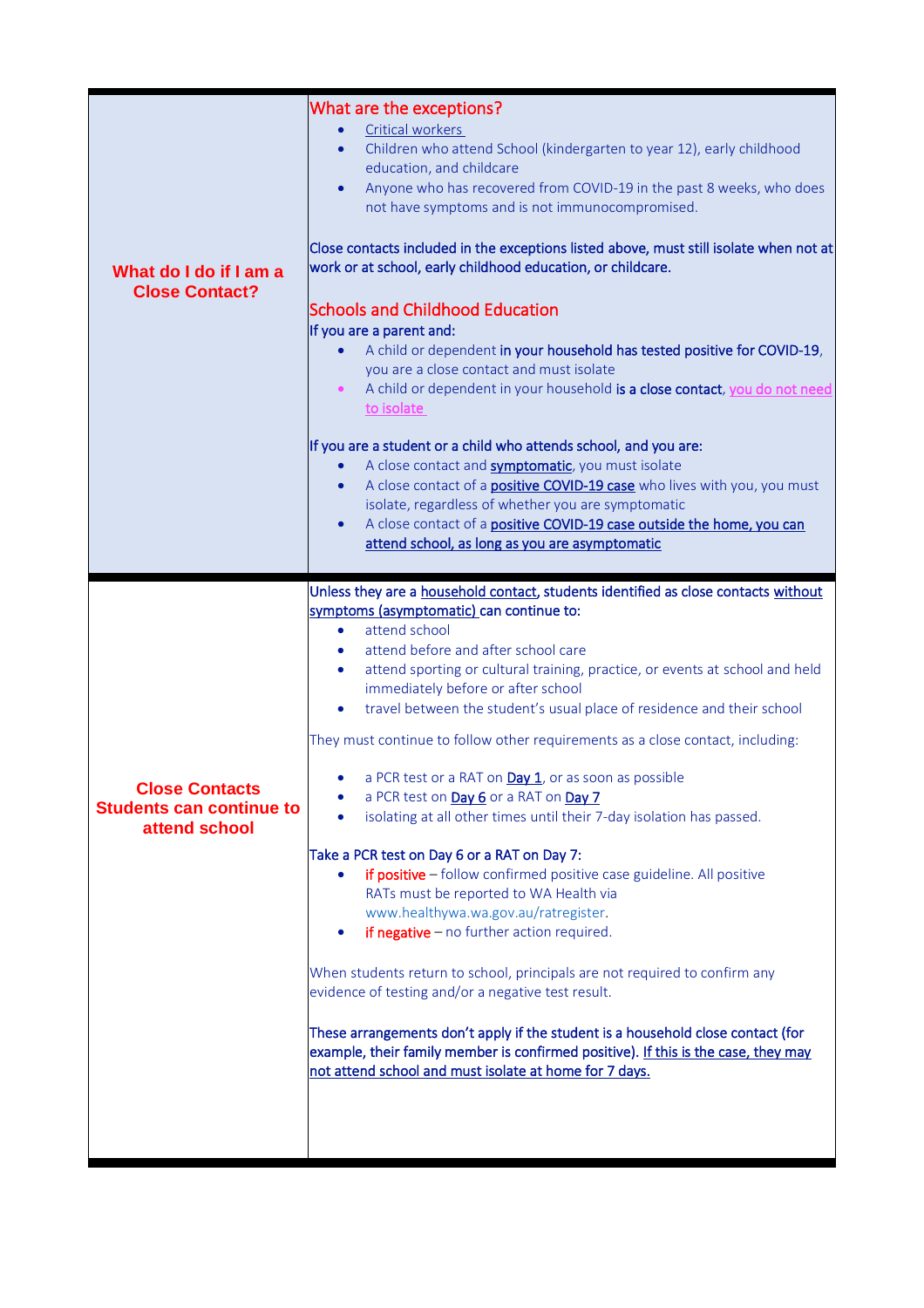| <b>Students - Asymptomatic</b><br>Of a household close<br>contact                                  | Students that are a close household contact of a confirmed case are unable to<br>attend school. They must quarantine for a full 7 days from the time of the positive<br>case's test; and take a PCR test or a RAT on Day 1 or as soon as possible:<br>• If RAT positive - follow confirmed COVID-19 case guideline<br>• If negative PCR or RAT, continue to quarantine. All positive RATs must<br>be reported to WA Health via www.healthywa.wa.gov.au/ratregister<br>Take a PCR test on Day 6 or a RAT on Day 7:<br>If positive - follow confirmed positive case guideline.<br>$\bullet$<br>All positive RATs must be reported to WA Health via<br>www.healthywa.wa.gov.au/ratregister.<br>If negative – and no new household members have tested positive –<br>quarantine ends after Day 7 and monitor for symptoms.<br>When students return to school, Principals are not required to confirm any<br>evidence of testing and/or a negative test result.<br>If symptoms develop, follow the guidance for a symptomatic close contact. |
|----------------------------------------------------------------------------------------------------|-----------------------------------------------------------------------------------------------------------------------------------------------------------------------------------------------------------------------------------------------------------------------------------------------------------------------------------------------------------------------------------------------------------------------------------------------------------------------------------------------------------------------------------------------------------------------------------------------------------------------------------------------------------------------------------------------------------------------------------------------------------------------------------------------------------------------------------------------------------------------------------------------------------------------------------------------------------------------------------------------------------------------------------------|
| <b>Staff without a critical</b><br>worker exemption<br><b>Asymptomatic Close</b><br><b>Contact</b> | Staff that are a close household contact of a confirmed case are unable to attend<br>school. They must quarantine for a full 7 days from the time of the positive case's<br>test; and take a PCR test or a RAT on Day 1 or as soon as possible:<br>• If RAT positive - follow confirmed COVID-19 case guideline<br>• If negative PCR or RAT, continue to quarantine. All positive RATs must<br>be reported to WA Health via www.healthywa.wa.gov.au/ratregister<br>Take a PCR test on Day 6 or a RAT on Day 7:<br>If positive - follow confirmed positive case guideline.<br>All positive RATs must be reported to WA Health via<br>www.healthywa.wa.gov.au/ratregister.<br>If negative - and no new household members have tested positive -<br>quarantine ends after Day 7 and monitor for symptoms.<br>When students return to school, Principals are not required to confirm any<br>evidence of testing and/or a negative test result.<br>If symptoms develop, follow the guidance for a symptomatic close contact.                 |